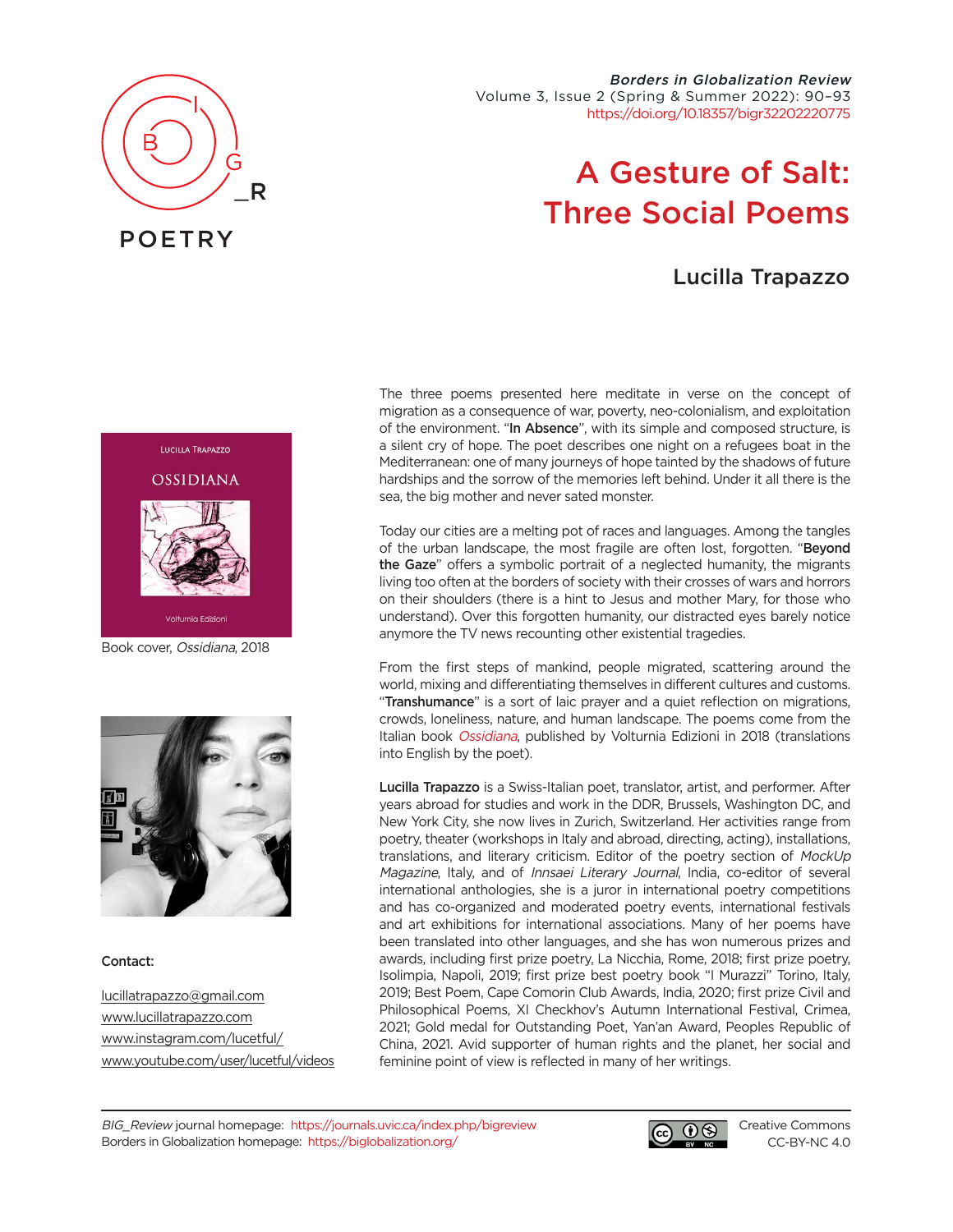## In Absence—a Boat named Hope

No moon tonight. The voracious belly of the sea nurses on dreams and flesh. A boat forgiven is tainted by shadows while furrowing the waters. The promised destiny is distant. A woman's face is suspended in absence. Yesterday the taste of home and native land. Disdainful beaches tomorrow.

#### In assenza—una barca di nome speranza

Niente luna stanotte. Il ventre vorace del mare si nutre di sogni e di carne. Una barca graziata si tinge di ombra solcando le acque. Distante è il destino promesso. Un volto di donna sospeso in assenza. Alle spalle sapore di casa e terra natale. Spiagge sprezzanti domani.

\_R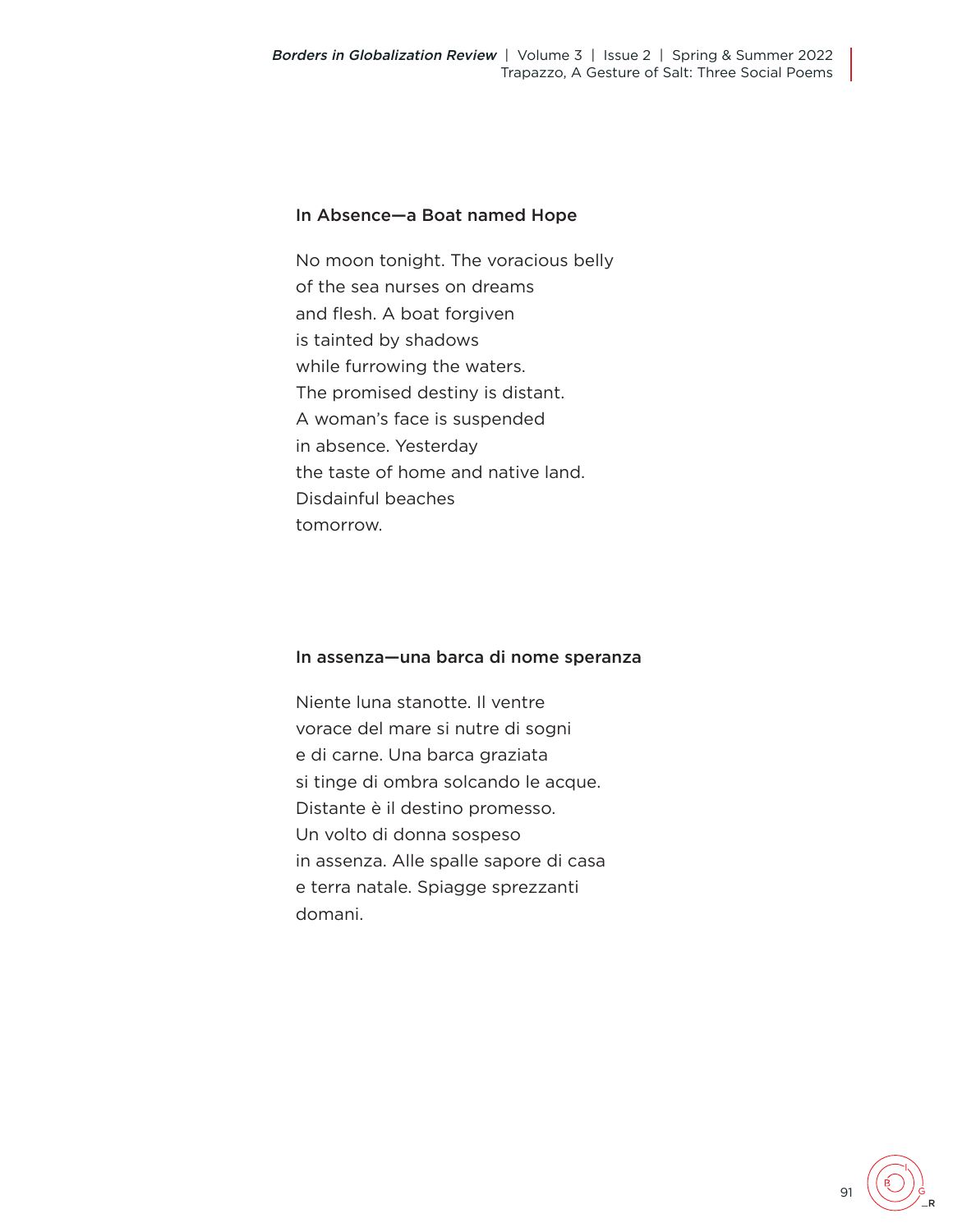#### Beyond the gaze

Shattering is the misery of an injury bound to libations of silence. Mournful sum of time and space, returns the migrant mother of the son crucified to the disdain of crows and torn apart between night and day without ending nor beginning. Inhabiting streets and houses abandoned to the memories, in the magazines appear only photograms or distracted words of news bulletins in the evening on TV - just hollow noises and frills of conscience in dissonance. Sweet denial follows compassion.

Ego absolvo te a peccatis mundi. \*

\* Latin Catholic formula to absolve sinners

## Oltre lo sguardo

Urlante è la miseria di uno squarcio avvinto a libagioni di silenzio. Somma dolente d'ogni tempo e luogo torna migrante la madre del figlio al ludibrio dei corvi crocifisso dilaniato tra notte e giorno senza fine e inizio. Abitando le strade e case abbandonate alla memoria nei rotocalchi solo fotogrammi parole di distratti notiziari la sera alla TV, vacuo frastuono e orpelli di coscienza in dissonanza. Dolce il diniego segue compassione.

Ego absolvo te a peccatis mundi.